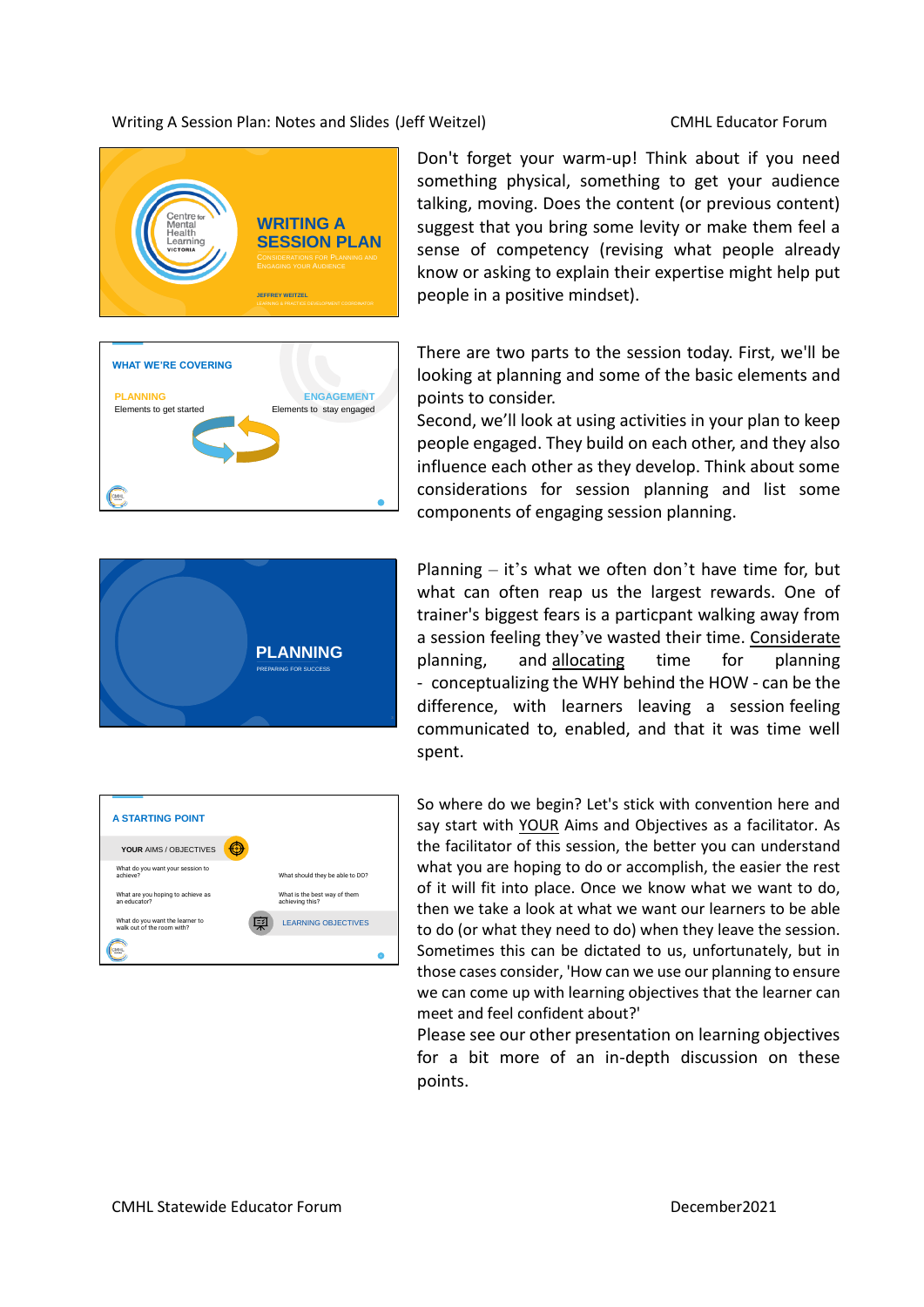

Results from this can be seen in the Padlet linked above (for a limited time). Also see the document linked in this video's description for the full list



Results from this can be seen in the Padlet linked above (for a limited time). Also see the document linked in this video's description for the full list



And now for some philosophical reflection...

You are a slave to time when presenting. This is not negotiable. A simple trick you can use when planning, illustrated here, is to think of your timing as counting down, not up. How long do you have for the education experience? 40 minutes? Two hours? A full day? Subtracting chunks of time for sections, modules, content and activities can help ensure you have plenty to cover the information needing to be covered and also any practice or application to reinforce the learning.

Prioritizing what information and/or application activities are most important, and what are of lesser importance to meet your learning objectives can also be helpful when setting up your timing. How many of us have been in a group where we're running slightly over time and need to cut something? This often happens later in the day, and can cut into the application activity, which is really where the learner gets a chance to consolidate their knowledge and practice, improving confidence.

**Timing:** count down, be generous with things what's needed, and brutal when cutting what isn't.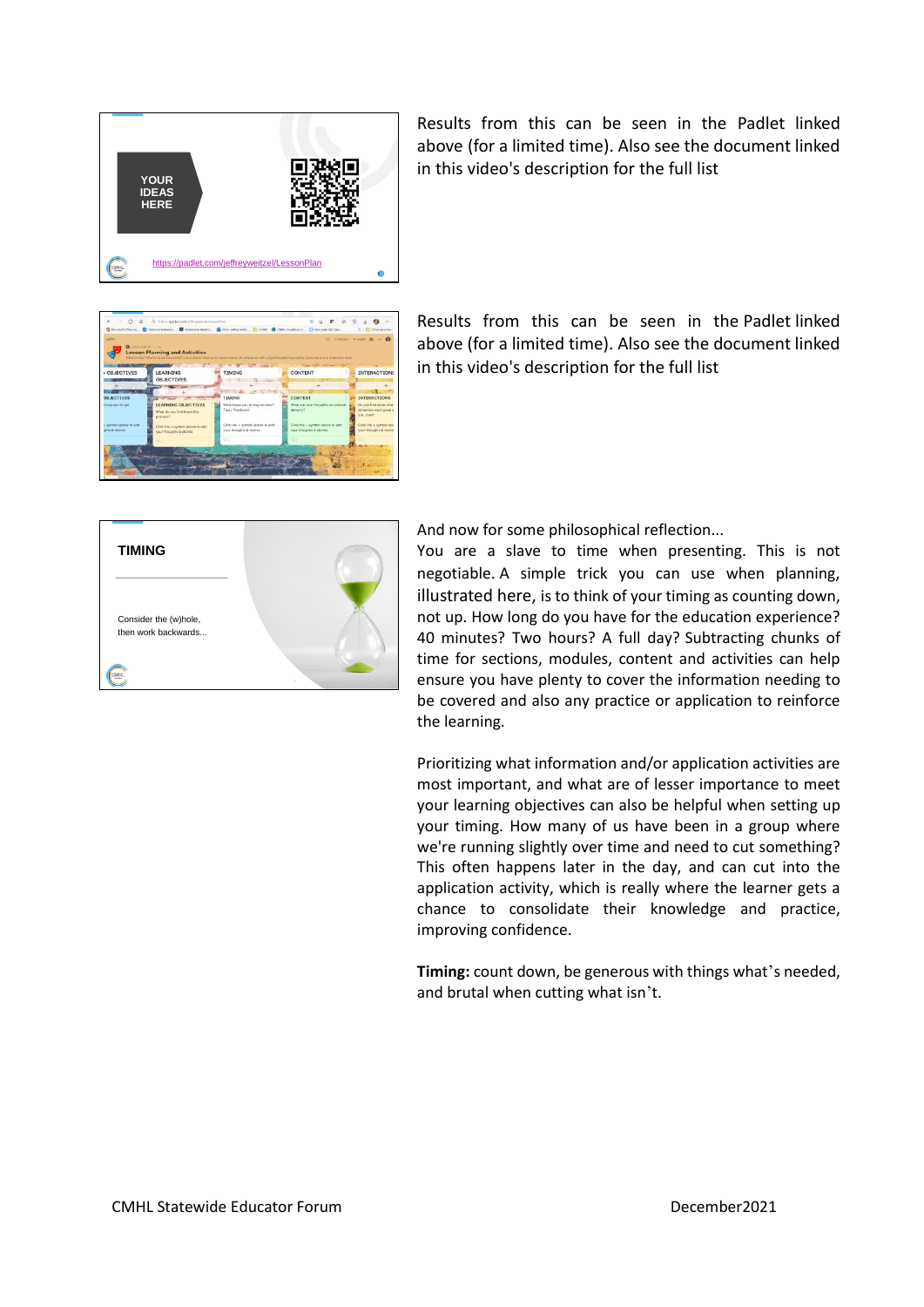## **CONTENT …PART 1** • Review • New Information • Models / Methods • Analysis / Higher Order

1

Always try to think about the content you are presenting to the learner. Each piece of information should be considered. How much is review? How much is completely new material? Does it draw on previous knowledge or is it something that goes against previous conventions? If it is, is there a safe space for people to out that they don't know or believe in the outdated methods. Check out our other presentation by Eve Curtis on 'Creating and the need for those 'Safe Spaces' for learning'

Are you looking at models or methods, which may have a diagram or other mnemonic device to help retain the information, or is it a more abstract concept or new way of analysing information? What is the **cognitive load** for the information you're discussing?

**Prior knowledge and expertise in the room** - Start by understanding what the group already knows and how you can use that to flesh out your information  $-$  you may have a Subject Matter Expert in the room without knowing it (and this is ONE reason to always leave additional time for class conversation in the day). **Ruler activities** are a basic way of doing this (1-10). **Line ups** can be great when we're in the same physical space as it gets people moving, too. **Curious questions** – things you know the answer to, but may be used to prompt someone else to explain in different words or use expertise in the room. **Importance** - understanding if, why, and how this topic matters to your learner, and using early activities that can challenge or be inquisitive about preconceptions. Similar is **Tearing down to build up** sometimes outing negatives about a topic can be an important way to have everyone starting fresh and on the same page –this is often the case with sessions on clinical supervision.

Think of how you can plan for **graduated skill building**, building on previous knowledge, paradigms understanding.

**Scaffolding** is a way of using supports as the learner build competence in a skill by having additional supports in place as the learner needs them like working through a scenario as a whole group. It can be something visual, like a picture on a slide, it can be a **metaphor**, which is a mental visualisation of an idea, and can be a very effective way of breaking down a complex idea. By likening it to something we already know.

**Reflect and talking** is about giving learners time to process – talking through something gives them the opportunity to explain in their own words /hear what it sounds like when they explain it and check that it makes sense to them.

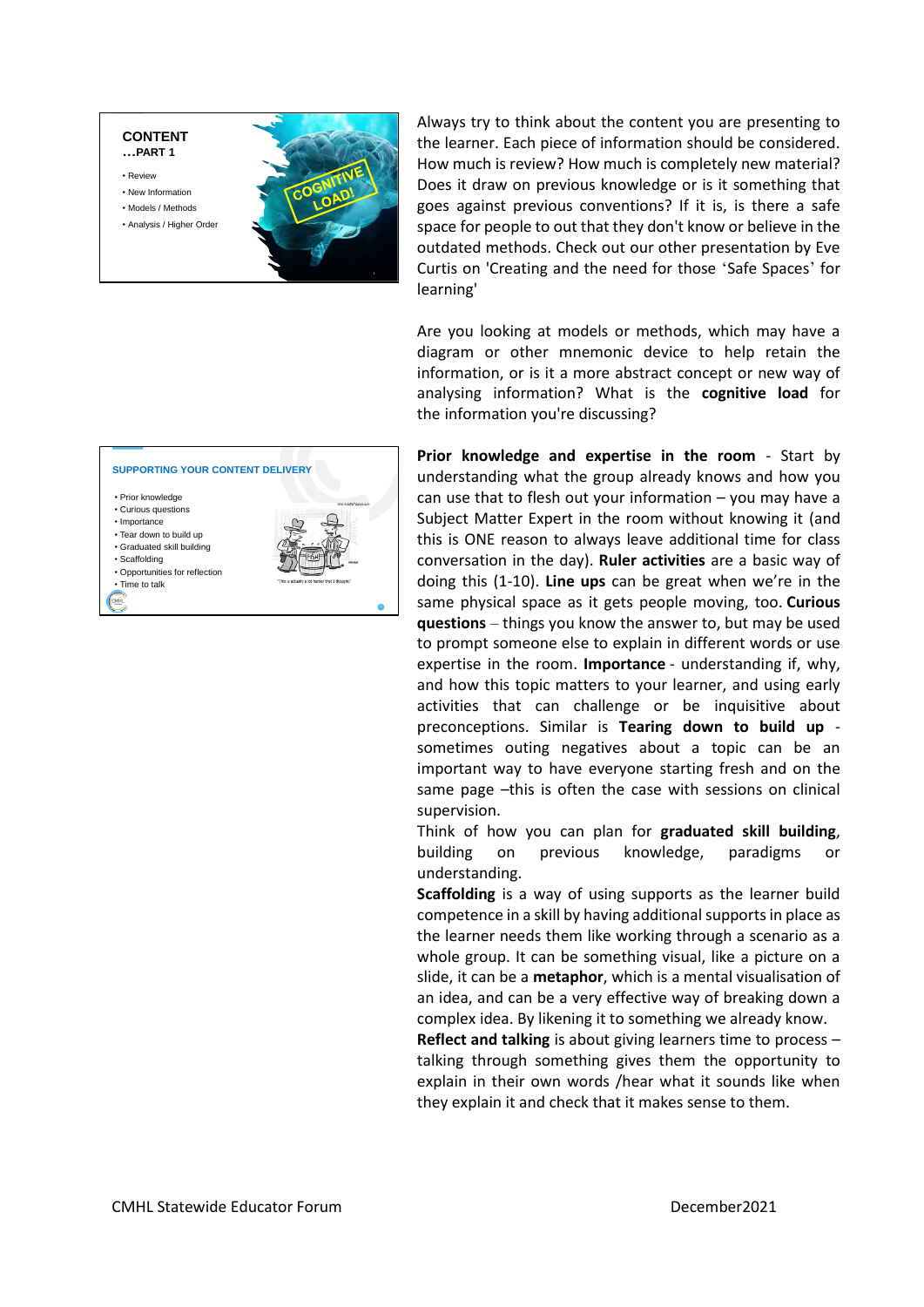



**Slides:** catchy, pictures, sparce writing, slide will take at least as long as it takes you to read the slide. see YouTube for a litany of PowerPoint do's and don't **Videos** - great way to add information quickly, introduces a new speaker, engaging audience in a different way Consider: length, utility, is it introducing new ideas or reinforcing? Time required for follow-up activities /discussion – Fight Flight Freeze example https://www.youtube.com/watch?v=jEHwB1P G\_-Q

**Role plays:** utility? Often a way of practicing techniques. Plan for possible issues with role play…. Some answers: can be the 'fake' aspect, extra time in explanation, reading

**Real plays:** Using people's real situation or topic to work through what it actually feels like from an interviewer and an interviewee. (think Supervision, Motivational Interviewing) –balancing safety with wouldn't that be a positive learning?

**Problem solving** (whole of group / group-based?)

**Consolidation/ Revision** : can use games or activities to do this – if at the end of the day also a nice way to have people leaving feeling energized and reminding them of what they covered / learned. 'I'm more apt to believe what I hear myself say'  $-$  a phrase in MI. It's true with learners - saying aloud what they've learned or covered is a great way to help reinforce the ideas and help them realise that some of it 'stuck' also gives them a chance to record it in a meaning full way (they can note-take in revision in a way that suits their learning needs.

**Intangibles** – being humble, humour, silliness, corny jokes, don't be a afraid to be silly and make mistakes – and it keeps the people engaged.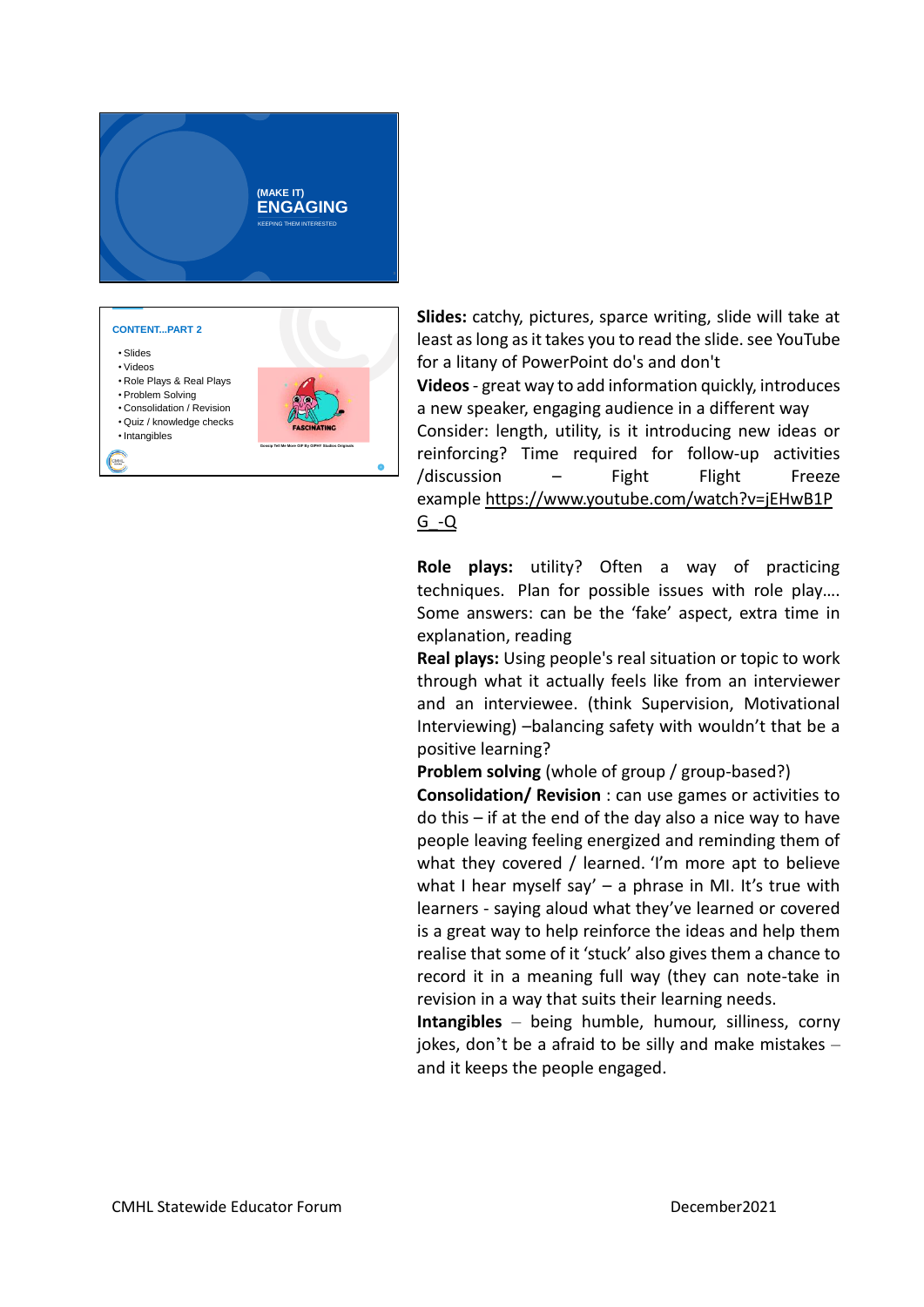

Always consider the purpose of an activity and revisit it in your final presentation – either/both the presentation or the activity may have shifted while you've developed the package. Consider the context and follow-up for each activity and how it fits into your overall 'plan'

#### DO THE **PIVOT**

 $\left(\begin{matrix} 1 & 0 \\ 0 & 0 \\ 0 & 0 \end{matrix}\right)$ 

| • Online = Different engagement<br>challenges |
|-----------------------------------------------|
| • Online tools                                |
| • Utility vs. Time                            |

There are a lot of resources on how to engage in an online space, including our own video session. Have a look and consider your audience and the technology they have available and are familiar with. Don't overcomplicate things, but remember engagement is more important and challenging in the online space.



Review the Padlet feedback for a list of some activities trainers find useful for these different dynamics. Balance of variety and safety / familiarity /continuity Swapping partners in Motivational Interviewing example –we don't ask people to work with same partners because the demonstration's goal is to instil confidence that participants can use these skills in a variety of places where someone is in their thinking about change.

We've already mentioned using a large or whole group to dip the learner's toes in a new skill through Scaffolding. (having additional supports in place as the learner needs them like working through a scenario as a whole group.)

Stop and think about the last training you completed (led or participated in) – what was one activity you participated in and how could it have been different if a different dynamic would have been used?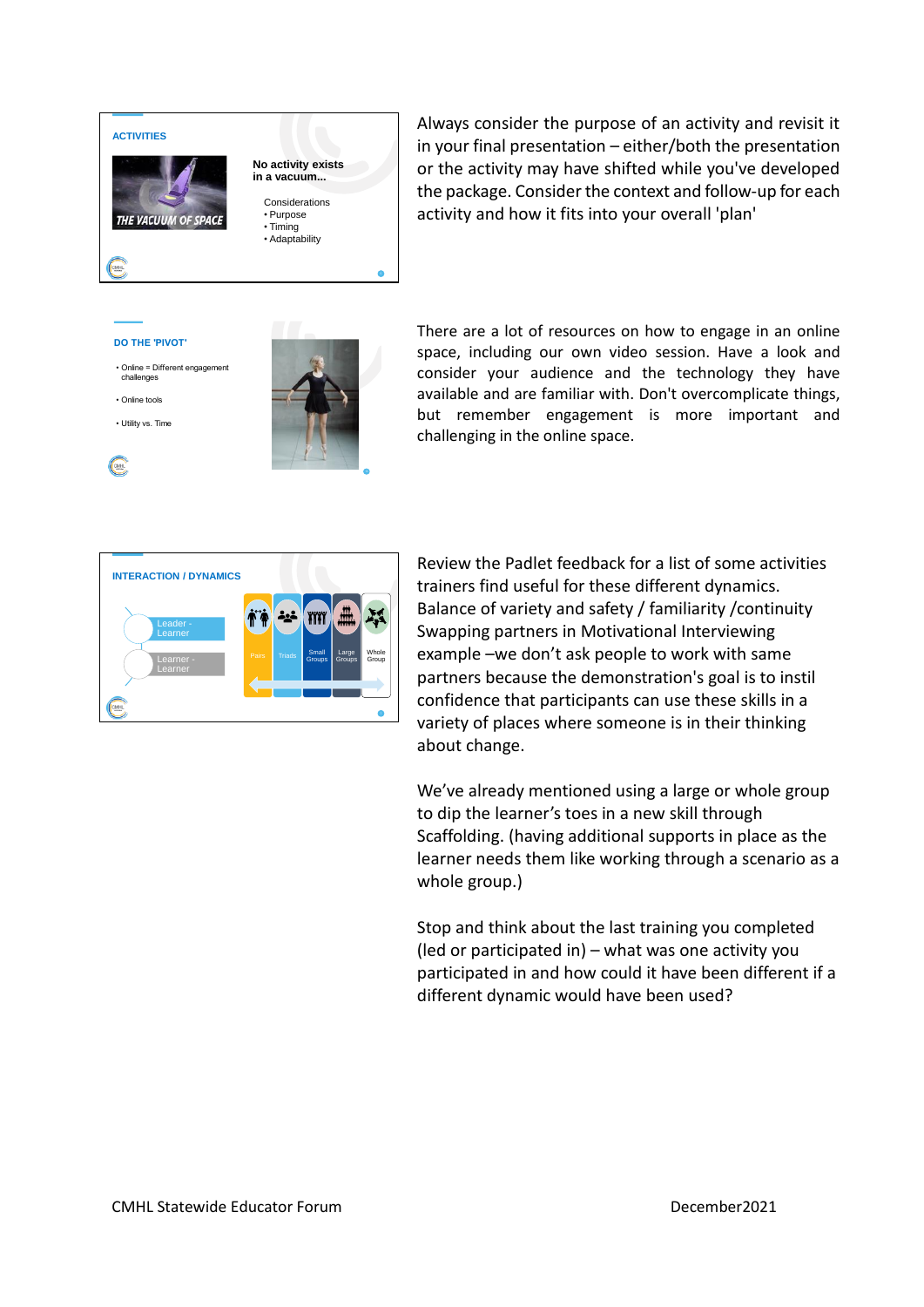

Movement – use it to stimulate the blood flow, oxygen levels and overall alertness.

Stations (around room)– gets people moving and can be ways of chunking skills or activities. Works best with prepared prompts and easy to follow instructions. Speed-dating - doesn't' have to be speedy, but the idea of working with a few different partners to get different experiences.

Don't forget the importance of breaks to help with cognitive load and let people reflect.



Two parts to it, they can build from each other, but they also influence each other as we go through the planning.



Ċ

An example of a consolidation activity for the day (which we did not get to). 'Write down as many are great as they get people to brainstorm, recall, hear other ideas, and the 'game' side of it can prompt an uptick in productivity. Some people really respond to competition!